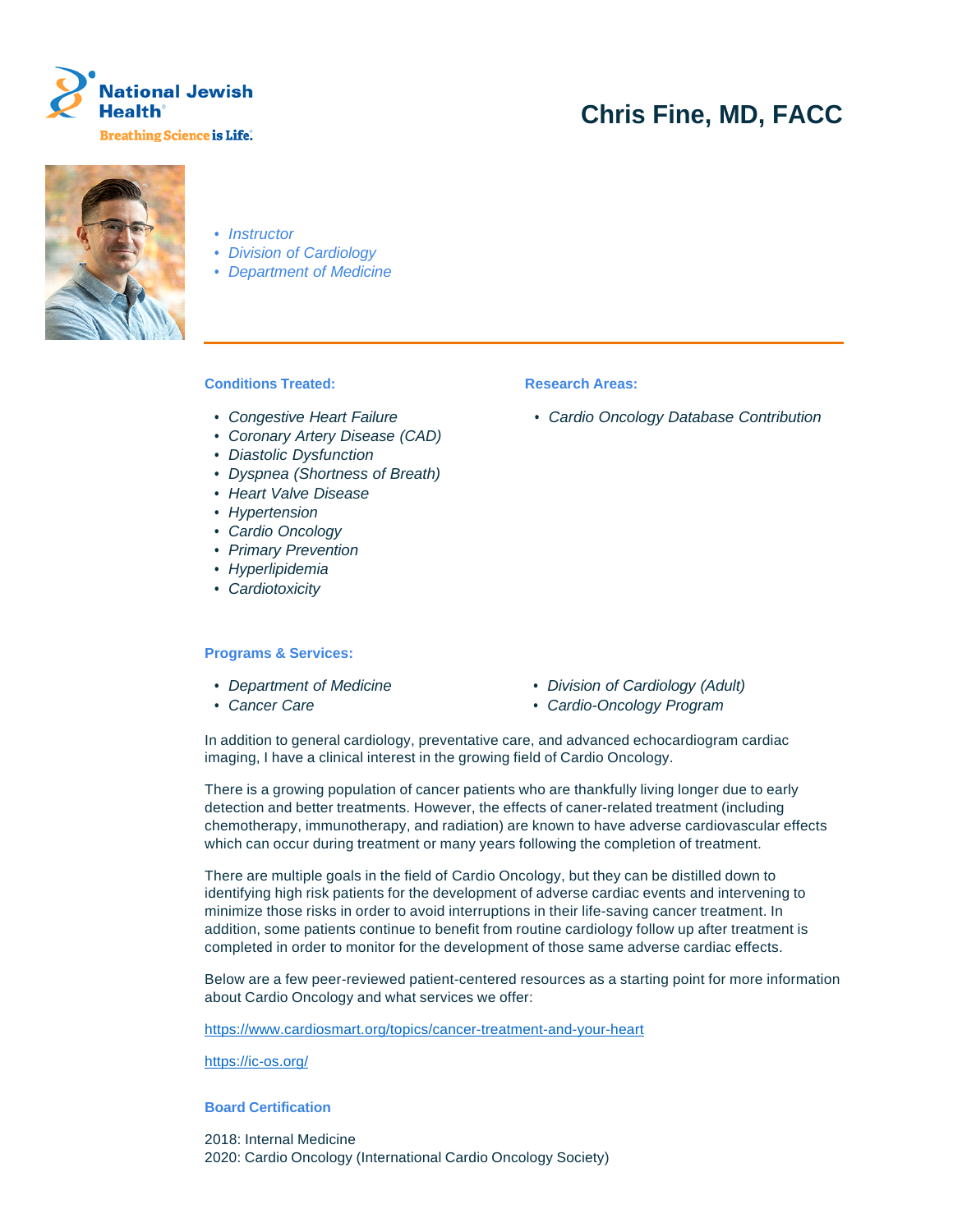2020: Echocardiography 2020: Nuclear Cardiology 2021: Cardiovascular Medicine

#### **Education**

| 2007 - 2011 Marshall University, Huntington, WV, Biomedical Sciences         |
|------------------------------------------------------------------------------|
| 2011 - 2015 Marshall University School of Medicine, Huntington, WV, Medicine |

## **Residency**

2016 - 2018 Oregon Health and Science University, Portland, OR, Residency

#### **Fellowship**

2018 - 2021 University of Louisville, Louisville, KY, Fellowship

#### **Teaching or Professional Positions**

Editorial Reviewer for CardioOncology Journal JACC: Cardio Oncology

#### **Professional Memberships**

2018-present: ICOS/ACC/AHA

#### **Awards & Recognition**

2020: Top Doctor in Louisville, KY 2019: Division of Cardiovascular Medicine Outstanding Fellow Award 2018: Internal Medicine Resident Teacher Award 2017: Internal Medicine Resident Research Award

#### **Publications**

ICOS Board Review Manual, Print – Published October 2020 Contributing Author

Greater Louisville Medicine Society, Print – Volume 68, Issue 2 (July 2020) Title: Heart and Soul Authors: Fine CH

Clinical Cardiology, Print – Volume 43, Issue 2 (February 2020) Title: Cardiac Changes Associated with Vascular Aging Authors: Singam, NS, Fine CH, Fleg J PMID: 31845364 DOI: 10.1002/clc.23313 ISHLT, Supplemental Print (April 2016)

Title: Implementation of an Informed Consent Process for Advanced Heart Failure Therapies: Defining the Population Authors: Fine CH, Gelow J, Davis J, et al.

## **Doctor's Contact Information** Office: 877.225.5654

## **Locations**

National Jewish Health Main Campus 1400 Jackson St.

Denver, CO 80206

Saint Joseph Hospital